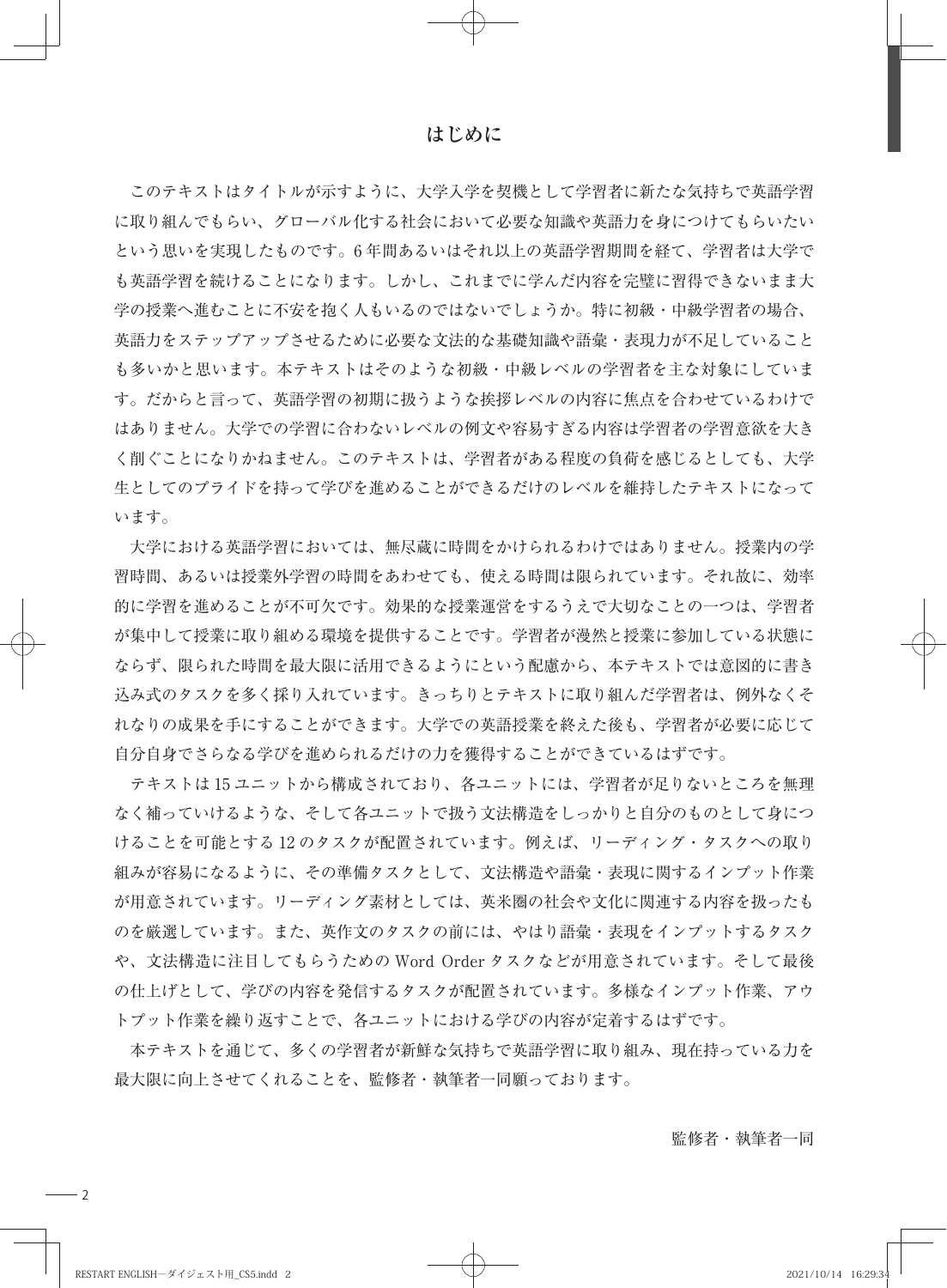#### **00 Grammar:冠詞・名詞・代名詞**

- ●名詞 英語では語が指し示す対象の捉え方(種類)によって表し方も変わります: ☞数える対象…chair/chairs [普通]; effort/efforts [抽象]; family/families [集合] ☞数えない対象…furniture [総称];information [抽象]; cheese, water [物質];Japan [固有] ☞指示代名詞…Listen this:are professional.**UNIT 1 The Many Kinds of Roads** 
	- ●冠詞 名詞で表す対象が限定されていたり、文脈から特定できたりするかどうかが表現に 表れます: ☞数える対象…Chair/chairs [晋通];effort/efforts [抽象];tamily/tamilies [集合]<br>◎数えない対象…furniture [総称];information [抽象];cheese, water [物質];Japan [固有<br>●冠詞 名詞で表す対象が限定されていたり、文脈から特定できたりするかどうかが表現に<br>※限定される…*"the* + 名詞 " の形(the boy/boys, the

☞限定されない…(a)里数の場合:"*a* + 里数形名詞 ″(a boy, an answer, a piece of news)<br>(b)複数の場合:" 複数形名詞 ″(boys, answers, efforts, families)

(b) 複数の場合: "複数形名詞" (boys, answers, efforts, families)

●代名詞 置き換えられる名詞の数(単数・複数)に合わせて適切な形を選びましょう: ●代名詞 置き換えられる名詞の数(里数・複数)に合わせて適切な形を選ひましょっ:<br>- ☞人称代名詞…<u>Eve</u> waited in <u>her</u> room to greet the guests on their arrival from Paris. ☞指示代名詞…Listen to this: Ken's cooking skills are those of a professional.

#### **01 Vocabulary(1):語彙を増やしましょう。**

**A**. 音声を聴いて、次の表現の発音を確認しましょう。その後、その意味を知らない場合は辞書を 使って調べましょう。次に全ての語の意味を解答用紙に記入しましょう。

| 1. city     | 2. term    | 3. residential | 4. public   |
|-------------|------------|----------------|-------------|
| 5. traffic  | 6. pave    | 7. rough       | 8. connect  |
| 9. rural    | 10. narrow | 11. activity   | 12. plant   |
| 13. outdoor | 14. relate | 15. meter      | 16. forest  |
| 17. center  | 18. find   | 19. important  | 20. general |

**B**. 次の表現は A に入っている単語を定義したものです。それぞれどの単語の定義なのかを考え て、このテキストに答えとなる単語を書き込んでみましょう。

| 定義                                              | 答え |
|-------------------------------------------------|----|
| 1. to discover by searching or by chance        |    |
| 2. for the use of everyone, not private         |    |
| 3. small from one side to the other             |    |
| 4. a large area where trees grow close together |    |
| 5. cover a surface with flat stones or bricks   |    |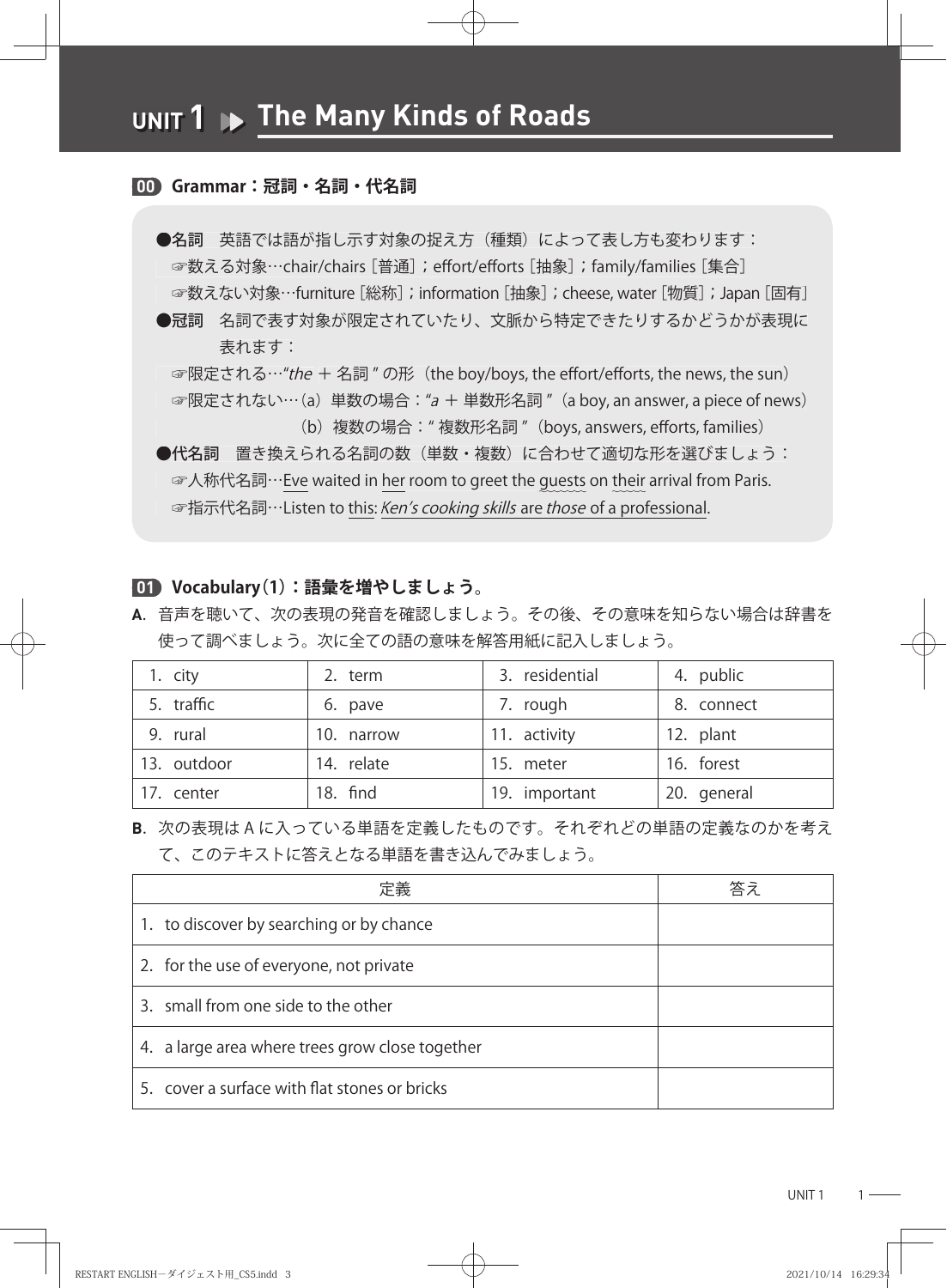## **02 Reading/Listening:文章の大まかな意味をつかんでみましょう。**

◎「道」といっても英語には様々な表現があります。ヒロシさんは、その違いについて質問しました。



 $⊌$ What are the differences between avenues, roads, streets, lanes, drives, ways, trails, boulevards, and highways?

 この質問に対する回答をまずは音声で聴いてみましょう。一回目はテキストの文章に注意を払い ながら聴いてみましょう。二回目は音声を聴いて 1 から 8 のカッコに入る表現を考えながら聴 き、書き入れてみましょう。

Well, that is a good question and one that even some native speakers wonder about.

Let's talk first about roads. (a) A road is a long piece of hard ground built between two places so people can walk, drive or ride easily from one place to the other. Roads can be paved or even made of dirt or stone. Roads (1.  $\qquad$  ) in cities, towns and rural areas. They can be large or small. The word "road" is the most general of today's terms and is sometimes used in place of "street" or "highway" or  $(2.$  ) related words.

A street is a public road in a city or town that has buildings on one or both sides of it. Sometimes, we use the word "street" for many kinds of roads. Streets often run (3.  $\qquad)$ avenues, which are wider streets. Let's take the borough of Manhattan in New York City. (b)It has more than two-hundred numbered streets that run east to west. 42nd Street is one example.

Manhattan also has 12 numbered avenues that run north to south. An example is 5th avenue. An avenue is a very wide street, usually inside a city. In Manhattan, most avenues are around 30 meters wide while the streets are  $(4. \qquad \qquad ).$ 

Now, let's talk about smaller streets: lanes and ways. A way is a small side street that is connected to a larger street. And a lane is a very narrow street or  $(5.$   $)$ . Ways and lanes are often found in residential areas.

A boulevard is a wide and usually important city street that often has trees,  $(6.$   $)$ , or flowers planted down its center or along its sides.

"Drive" is used in the name of some public roads. Drives may be big or small. In Manhattan, for example, there is FDR Drive  $-$  a six-lane highway. Highways are paved  $(7.$  ) roads that have several lanes for traffic and connect cities, towns and other areas. (c)Vehicles on highways drive at



 $-2$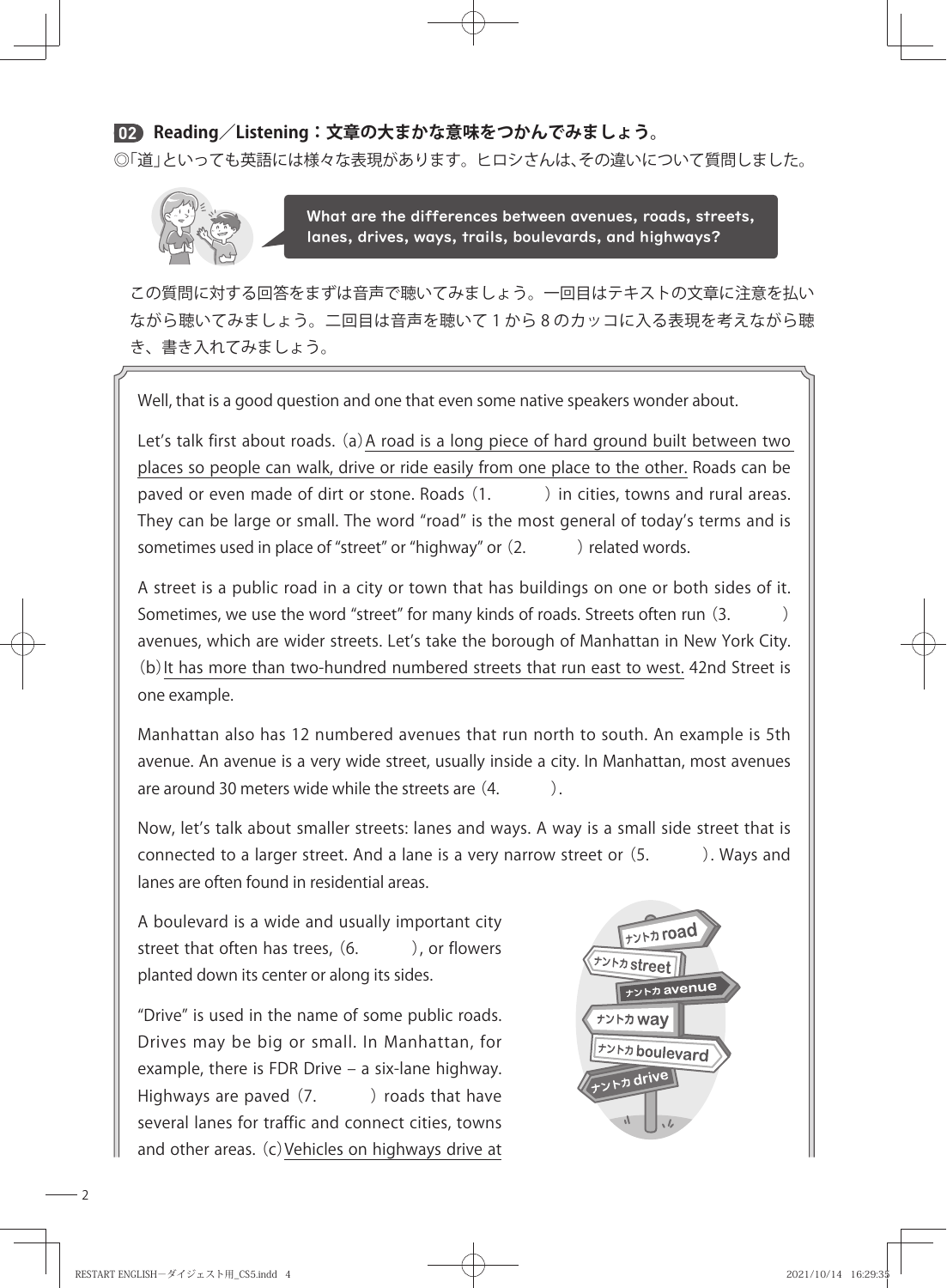higher speeds than they do on other kinds of roads.

And finally, we have trails. A trail is usually a rough path  $(8.$  a field or a forest. Some trails are for people and animals to walk or ride on. Others are for outdoor activities, like hiking and bicycling.

# **03 本文中の「代名詞」に下線を引いて、それらが何を指しているか考えましょう。**

#### **04 Comprehension Questions:**

単語の意味をある程度知った上で文章を見ると、理解度が高まることが実感でき たのではないでしょうか。では内容の確認をしてみましょう。

次の各文の内容が本文の内容と一致している場合は T を、一致していない場合は F を選び、解答用紙に〇をつけましょう。また本文のどの部分を見れば、判断ができ るかについても解答用紙に記入しましょう。



- $(1)$  Paved roads can be dirty because they are made of stone.
- $(2)$  If you walk on a street in a city, you can see buildings on one or both sides of it.
- (3) A path or small side street will lead you to a larger street.
- $(4)$  A boulevard is wide because it is built in an important city.
- (5)Trails are usually for people and animals in a forest, but not for hiking and bicycling.

## **05 Summary**

次の文章は本文の内容をまとめたものです。()内に入る表現の最初の文字を書き出してありま す。それをヒントに、本文の中から適切な表現を選んで書き入れましょう。

Roads are very important to cities everywhere. They can be  $(1, p \cdot \cdot)$  or rough. They help people move around and are important for  $(2, t)$   $\rightarrow$  Streets are public roads in a city or town that often have buildings on either side. Roads connect the many different places in a city together. There are many names for these roads including: avenues, boulevards, and drives. Additionally, there are trails which are often used for walking or hiking.

# **06 Translation(1)**

本文中の下線部(a)から(c)を日本語に訳してみましょう。訳は解答用紙に書き入れましょう。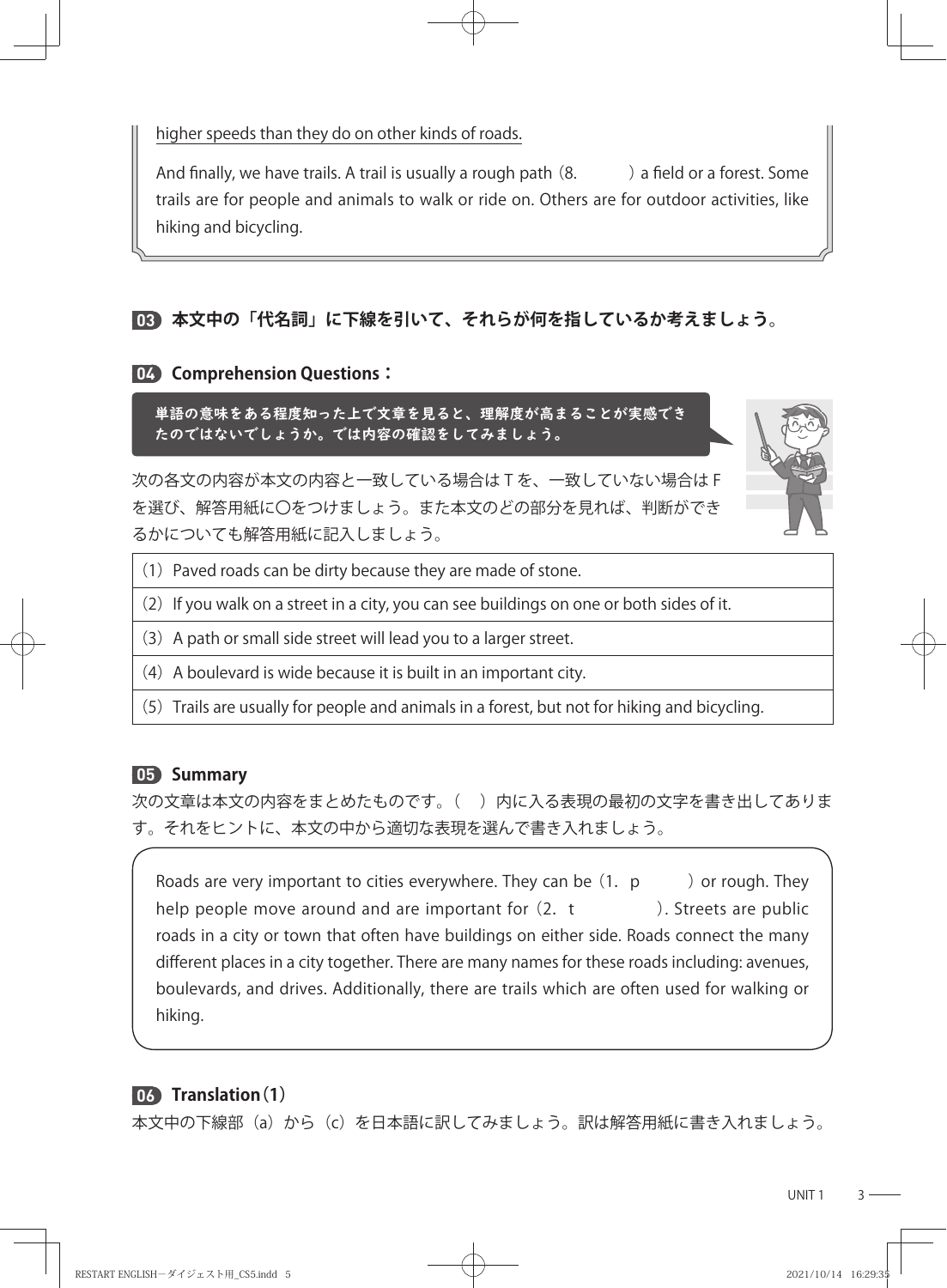# **07 Translation(2)**

次の文中にはこの Unit でこれまでに見てきた表現が含まれています。気をつけながら日本語に訳 してみましょう。知らない表現は辞書で調べて、訳は解答用紙に書き入れましょう。

- $(1)$  There are a lot of roads that are made of stone in my hometown. \*that are made of stone: roads を説明。
- $(2)$  Our teacher told us to decorate the picture frame with some flowers on one side or both of it. \*tell +人+ to- 動詞の原形:「人に~するようにと言う」という意味。
- (3)Phone calls are connected to the nurse center, not directly to the doctor. \*be 動詞+過去分詞:受動態で「~されている」という意味。
- $(4)$  Some earlier species of animals are found in the small island.
- (5) At this university, some courses are for all students, while others are for those from overseas.

■ 休 憩 ························



# **08 Word Order:**

A. 次の [ ] 内の表現を日本語に合うように並べ替えてみましょう。名詞の用法に注意し,代名 詞も必要に応じて使ってください。冒頭は大文字で書き始め、答えは解答用紙に記入しましょ う。

(1)その大統領は環境問題に関するたくさんの意見に耳を貸さなかった。

[ many opinions about, environmental issues, the President, lend an ear to, didn't ].

(2)ビッグバン理論を支持するたくさんの証拠がある。

[ there is, to support, a lot of, the big bang theory, evidence ].

(3)救助隊は被災者にパンを 2 切れずつ与えた。

[ two pieces of bread, each of the victims, the rescue team, to, gave,  $]$ .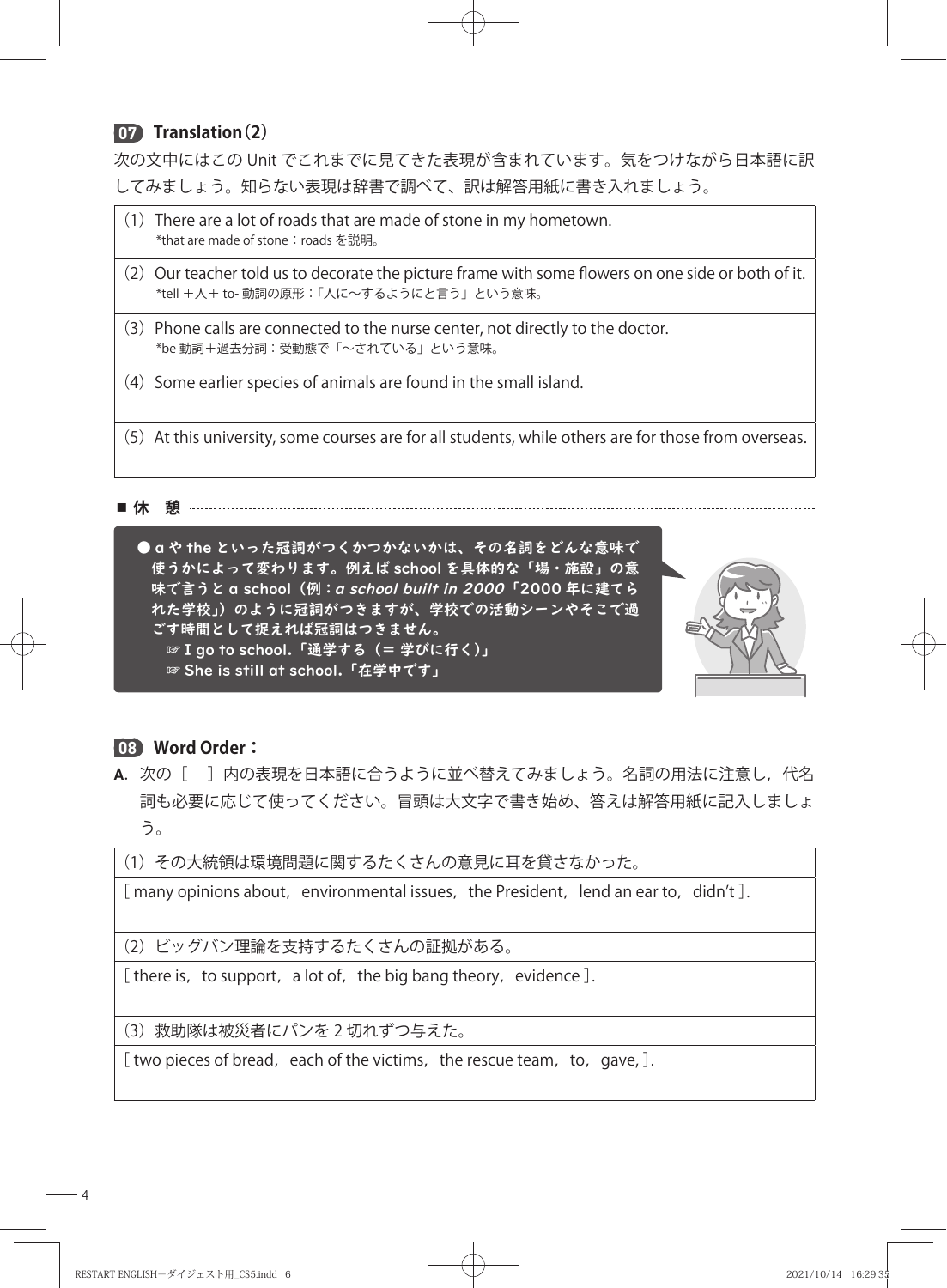(4)君に必要なのは自分自身の弱さを克服する意志だけだ。

[ all you need, weaknesses, overcome, your own, is the will to ].

(5)通りのどちら側にも街路樹はなかった。

[ either side of, I could not find, the road, any boulevard trees on  $]$ .

**B**. 並べ替えたものが合っているどうかを、音声を聴いて確かめてみましょう。間違いがある場合 は、自分の答えがなぜ間違いなのかを考えてみましょう。

## **09 Vocabulary (2):語彙を増やしましょう。**

次の日本語表現の意味に合う英語表現を結びつけてみましょう。選んだ答えの表現を解答欄に書き 入れましょう。

| 1. ドイツ     | 2. いつの日か | 3. 制度    |
|------------|----------|----------|
|            |          |          |
| 4. 人類      | 教育<br>5. | 6. 火星    |
|            |          |          |
| 7. ~の仲間に入る | 8. ~ごと   | 9. 必ず~する |
|            |          |          |

education, join, Mars, system, make sure to, humankind, someday, every, 語群<br>Germany

> <mark>√ocab</mark>ulary (2) の表現を使って、次の日本語を英語 にしてみよう。ヒントを参考にしてみましょう。



UNIT  $1$   $5 -$